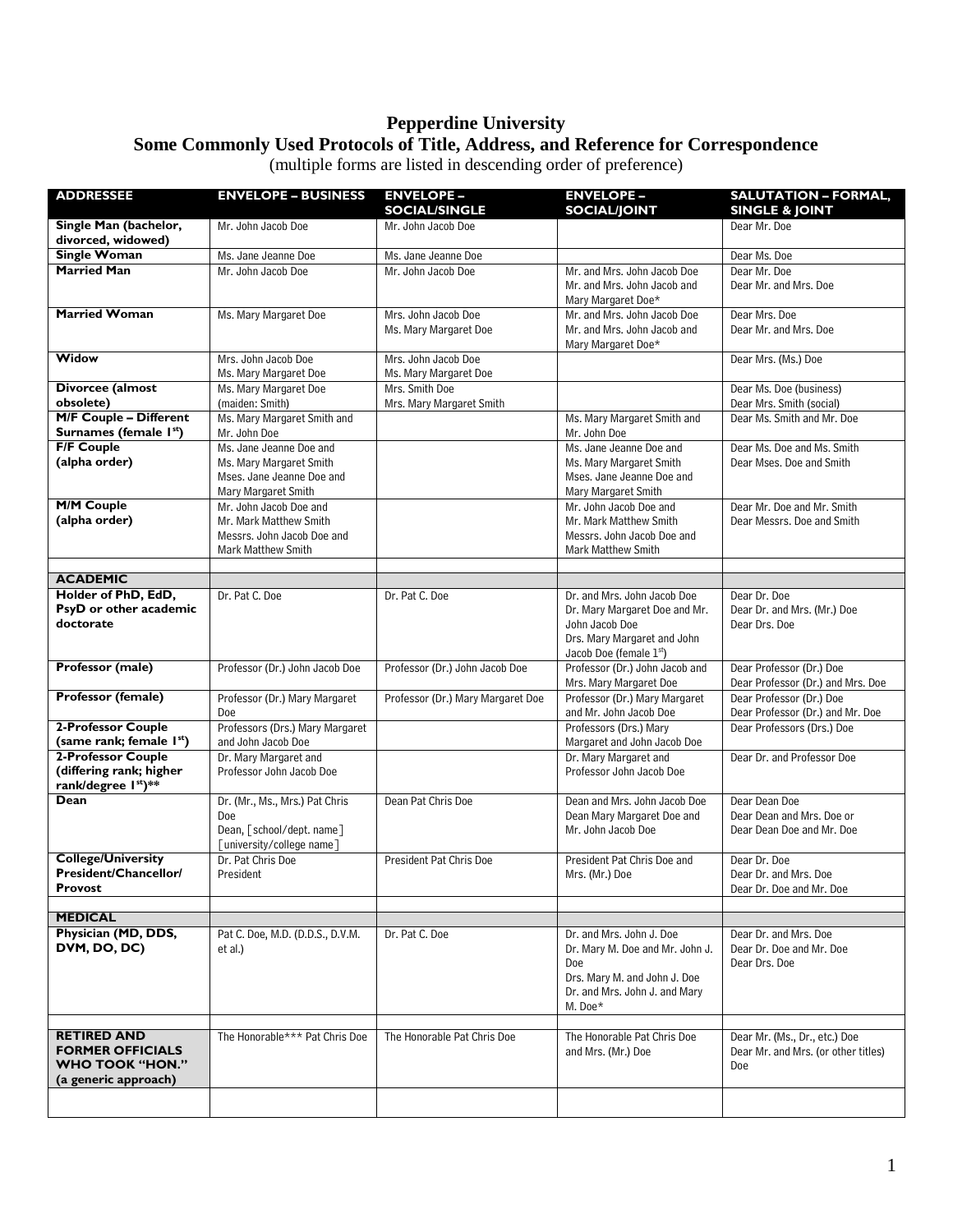| <b>ADDRESSEE</b>                 | <b>ENVELOPE - BUSINESS</b>                              | <b>ENVELOPE -</b>                              | <b>ENVELOPE -</b>                                        | <b>SALUTATION - FORMAL,</b>                                            |
|----------------------------------|---------------------------------------------------------|------------------------------------------------|----------------------------------------------------------|------------------------------------------------------------------------|
| <b>FEDERAL OFFICIALS</b>         |                                                         | <b>SOCIAL/SINGLE</b>                           | <b>SOCIAL/JOINT</b>                                      | <b>SINGLE &amp; JOINT</b>                                              |
| <b>President</b>                 | The President                                           | The President                                  | The President and Mrs. Bush                              | Dear Mr. President                                                     |
|                                  |                                                         |                                                |                                                          | Dear Mr. President and Mrs. Bush                                       |
| <b>First Lady</b>                | Mrs. Bush                                               | Mrs. Bush                                      | The President and Mrs. Bush                              | Dear Mrs. Bush<br>Dear Mr. President and Mrs. Bush                     |
| <b>Vice President</b>            | The Vice President                                      | The Vice President                             | The Vice President and Mrs.                              | Dear Mr. Vice President                                                |
|                                  |                                                         |                                                | Cheney                                                   | Dear Mr. Vice President and Mrs.<br>Cheney                             |
| <b>Cabinet Member</b>            | The Honorable Pat Chris Doe                             | The Honorable Pat Chris Doe                    | The Honorable The Secretary of                           | Dear Mr. (Madam) Secretary<br>Dear Mr. (Madam) Secretary and           |
|                                  | Secretary of X                                          | Secretary of X                                 | X and Mrs. (Mr.) Doe                                     | Mrs. (Mr.) Doe                                                         |
| <b>Attorney General</b>          | The Honorable Pat Chris Doe<br>Attorney General         | The Honorable The Attorney<br>General          | The Honorable The Attorney<br>General and Mrs. (Mr.) Doe | Dear Mr. (Madam) Attorney General<br>Dear Mr. (Madam) Attorney General |
| <b>Chief Justice</b>             |                                                         |                                                |                                                          | and Mrs. (Mr.) Doe                                                     |
|                                  | The Chief Justice                                       | The Chief Justice                              | The Chief Justice and Mrs. (Mr.)<br>Doe                  | Dear Chief Justice Doe<br>Dear Chief Justice and Mrs. (Mr.)            |
|                                  |                                                         |                                                |                                                          | Doe                                                                    |
| <b>Associate Justice</b>         | Justice Doe                                             | Justice Doe                                    | Justice and Mrs. (Mr.) Doe                               | Dear Justice Doe<br>Dear Justice and Mrs. (Mr.) Doe                    |
| <b>Chief Justice retired</b>     | Chief Justice Doe                                       | Chief Justice Doe                              | Chief Justice and Mrs. (Mr.) Doe                         | Dear Chief Justice Doe                                                 |
|                                  |                                                         |                                                |                                                          | Dear Chief Justice and Mrs. (Mr.)<br>Doe                               |
| <b>Associate Justice retired</b> | The Honorable Pat Chris Doe                             | The Honorable Pat Chris Doe                    | The Honorable Pat Chris Doe                              | Dear Mister (Madam) Justice Doe                                        |
|                                  |                                                         |                                                | and Mrs. (Mr.) Doe                                       | Dear Mister (Madam) Justice and                                        |
| <b>Chief Judge of US Lower</b>   | The Honorable Pat Chris Doe                             | The Honorable Pat Chris Doe                    | The Honorable Pat Chris Doe                              | Mrs. (Mr.) Doe<br>Dear Judge Doe                                       |
| Court                            | Chief Judge United States Court<br>of X                 |                                                | and Mrs. (Mr.) Doe                                       | Dear Judge and Mrs. (Mr.) Doe                                          |
| Judge of a US Lower              | The Honorable Pat Chris Doe                             | The Honorable Pat Chris Doe                    | The Honorable Pat Chris Doe                              | Dear Judge Doe                                                         |
| Court<br>Senator                 | United States Court of X<br>The Honorable Pat Chris Doe | The Honorable Pat Chris Doe                    | and Mrs. (Mr.) Doe<br>The Honorable Pat Chris Doe        | Dear Judge and Mrs. (Mr.) Doe<br>Dear Senator Doe                      |
|                                  | <b>United States Senate</b>                             |                                                | and Mrs. (Mr.) Doe                                       | Dear Senator and Mrs. (Mr.) Doe                                        |
| <b>Speaker of the House</b>      | The Honorable Pat Chris Doe<br>Speaker of the House of  | The Speaker of the House of<br>Representatives | The Speaker of the House of                              | Dear Mr. (Madam Speaker                                                |
|                                  | Representatives                                         |                                                | Representatives and Mrs. (Mr.)<br>Doe                    | Dear Mr. (Madam) Speaker and Mrs.<br>(Mr.) Doe                         |
| <b>Representative - current</b>  | The Honorable Pat Chris Doe                             | The Honorable Pat Chris Doe                    | The Honorable Pat Chris Doe                              | Dear Mr. (Ms.) Doe                                                     |
| or former                        | House of Representatives                                |                                                | and Mrs. (Mr.) Doe                                       | Dear Mr. and Mrs. Doe                                                  |
| <b>STATE AND LOCAL</b>           |                                                         |                                                |                                                          |                                                                        |
| Governor                         | The Honorable Arnold                                    | The Honorable The Governor of                  | The Honorable The Governor of                            | Dear Governor Schwarzenegger                                           |
|                                  | Schwarzenegger<br>Governor of California                | California                                     | California and Mrs.<br>Schwarzenegger                    | Dear Governor and Mrs.<br>Schwarzenegger                               |
| <b>Lieutenant Governor</b>       | The Honorable Pat Chris Doe                             | The Honorable Pat Chris Doe                    | The Honorable Pat Chris Doe                              | Dear Mr. (Ms.) Doe                                                     |
| <b>Secretary of State</b>        | Lieutenant Governor of California                       | The Honorable The Secretary of                 | and Mrs. (Mr.) Doe<br>The Honorable Pat Chris Doe        | Dear Mr. and Mrs. Doe<br>Dear Mr. (Madam) Secretary                    |
|                                  | The Honorable Pat Chris Doe<br>Secretary of State       | State of X                                     | The Secretary of State of X and                          | Dear Mr. (Madam) Secretary and                                         |
|                                  |                                                         |                                                | Mrs. (Mr.) Doe                                           | Mrs. (Mr.) Doe                                                         |
| <b>Chief Justice</b>             | The Honorable Pat Chris Doe<br>Chief Justice            | The Honorable Pat Chris Doe                    | The Honorable Pat Chris Doe<br>and Mrs. (Mr.) Doe        | Dear Mr. (Madam) Chief Justice<br>Dear Mr. (Madam) Chief Justice and   |
|                                  | Supreme Court of the State of X                         |                                                |                                                          | Mrs. (Mr.) Doe                                                         |
| <b>State Senator</b>             | The Honorable Pat Chris Doe<br>Senate of (state)        | The Honorable Pat Chris Doe                    | The Honorable Pat Chris Doe<br>and Mrs. (Mr.) Doe        | Dear Mr. (Ms.) Doe<br>Dear Mr. and Mrs. Doe                            |
| <b>State Representative</b>      | The Honorable Pat Chris Doe                             | The Honorable Pat Chris Doe                    | The Honorable Pat Chris Doe                              | Dear Mr. (Ms.) Doe                                                     |
|                                  | Assembly (or other legislative<br>body) of (state)      |                                                | and Mrs. (Mr.) Doe                                       | Dear Mr. and Mrs. Doe                                                  |
| <b>State Attorney General</b>    | The Honorable Pat Chris Doe                             | The Honorable The Attorney                     | The Honorable Pat Chris Doe                              | Dear Mr. (Madam) Attorney General                                      |
|                                  | <b>Attorney General</b><br>State of X                   | General of the State of X                      | and Mrs. (Mr.) Doe                                       | and Mrs. (Mr.) Doe                                                     |
| <b>Mayor or County</b>           | The Honorable Pat Chris Doe                             | The Honorable Pat Chris Doe                    | The Honorable Pat Chris Doe                              | Dear Mayor (Supervisor) Doe                                            |
| <b>Supervisor</b>                | Mayor (Supervisor) of X                                 |                                                | and Mrs. (Mr.) Doe                                       | Dear Mayor (Supervisor) Doe and<br>Mrs. (Mr.) Doe                      |
| Judge                            | The Honorable Pat Chris Doe                             | The Honorable Pat Chris Doe                    | The Honorable Pat Chris Doe                              | Dear Judge Doe                                                         |
|                                  |                                                         |                                                | and Mrs. (Mr.) Doe                                       | Dear Judge and Mrs. (Mr.) Doe                                          |
|                                  |                                                         |                                                |                                                          |                                                                        |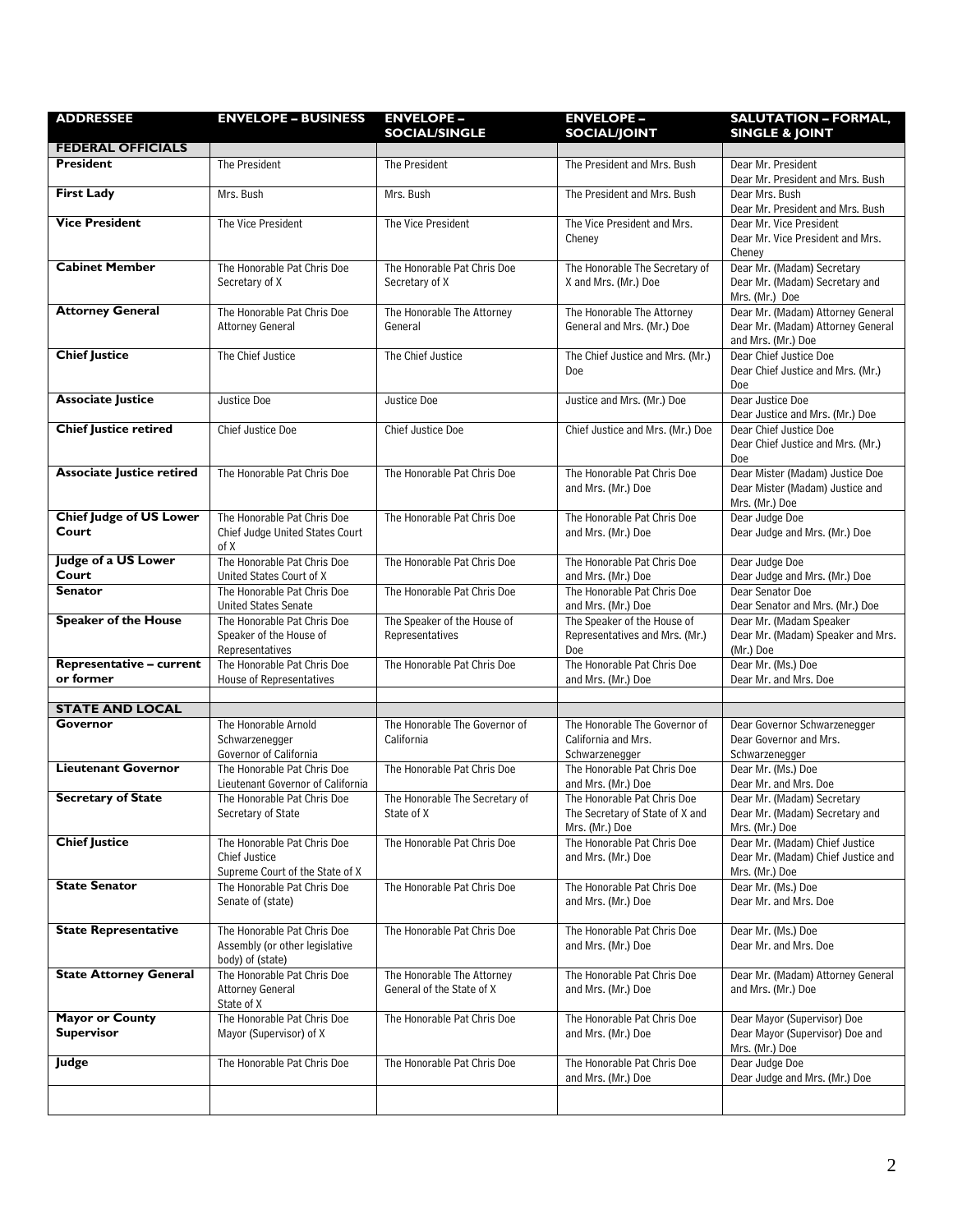| <b>ADDRESSEE</b>                                                             | <b>ENVELOPE - BUSINESS</b>                                                                                                            | <b>ENVELOPE -</b><br><b>SOCIAL/SINGLE</b>                                                                                     | <b>ENVELOPE -</b><br><b>SOCIAL/JOINT</b>                                                                     | <b>SALUTATION - FORMAL,</b><br><b>SINGLE &amp; JOINT</b>                         |
|------------------------------------------------------------------------------|---------------------------------------------------------------------------------------------------------------------------------------|-------------------------------------------------------------------------------------------------------------------------------|--------------------------------------------------------------------------------------------------------------|----------------------------------------------------------------------------------|
| <b>DIPLOMATS</b>                                                             |                                                                                                                                       |                                                                                                                               |                                                                                                              |                                                                                  |
| American Ambassador                                                          | The Honorable Pat Chris Doe<br>American Ambassador (at post)                                                                          | The Honorable The American<br>Ambassador (at post)                                                                            | The Honorable The American<br>Ambassador and Mrs. (Mr.) Doe<br>(at post)                                     | Dear Mr. (Madam) Ambassador<br>Dear Mr. (Madam) Ambassador and<br>Mrs. (Mr.) Doe |
|                                                                              | The Honorable Pat Chris Doe<br>American Ambassador to X<br>(away from post)                                                           | The Honorable The American<br>Ambassador to X (away from post)                                                                | The Honorable The American<br>Ambassador to X and Mrs. (Mr.)<br>Doe (away from post)                         |                                                                                  |
| <b>Former American</b><br>Ambassador                                         | The Honorable Pat Chris Doe                                                                                                           | The Honorable Pat Chris Doe                                                                                                   | The Honorable Pat Chris Doe<br>and Mrs. (Mr.) Doe                                                            | Dear Ambassador Doe<br>Dear Ambassador and Mrs. (Mr.)<br>Doe                     |
| Foreign Ambassador                                                           | His Excellency Jan Jakob Doe<br>Ambassador of X                                                                                       | His Excellency The Ambassador of X                                                                                            | His Excellency The Ambassador<br>of X and Mrs. Doe                                                           | Dear Mr. Ambassador<br>Dear Mr. Ambassador and Mrs. Doe                          |
| <b>ATTORNEYS</b>                                                             |                                                                                                                                       |                                                                                                                               |                                                                                                              |                                                                                  |
| Use of Esquire (Esq.) for                                                    | Pat Chris Doe, Attorney at Law                                                                                                        | Pat Chris Doe, Esquire (Esq.)                                                                                                 | Mr. and Mrs. John Jacob Doe                                                                                  | Dear Mr. (Ms.) Doe                                                               |
| <b>Attorneys and Consuls</b>                                                 | Pat Chris Doe, Esquire (Esq.)                                                                                                         |                                                                                                                               | Mr. and Mrs. John Jacob and<br>Mary Margaret Doe*<br>Pat Chris Doe, Esquire (Esq.)<br>and Mrs. (Mr.) Doe**** | Dear Mr. and Mrs. Doe                                                            |
|                                                                              |                                                                                                                                       |                                                                                                                               |                                                                                                              |                                                                                  |
| <b>MILITARY</b>                                                              |                                                                                                                                       |                                                                                                                               |                                                                                                              |                                                                                  |
| General – male                                                               | General John Jacob Doe, USA<br>(also Lieutenant General, Major<br>General, Brigadier; USAF and<br>USMC)<br>Form for retired officers: | General John Jacob Doe                                                                                                        | General and Mrs. John Jacob<br>Doe                                                                           | Dear General Doe<br>Dear General and Mrs. Doe                                    |
|                                                                              | General John Jacob Doe, USA,<br>Retired                                                                                               |                                                                                                                               |                                                                                                              |                                                                                  |
| General – female                                                             | General Mary Margaret Doe,<br><b>USAF</b>                                                                                             | General Mary Margaret Smith Doe<br>Form for female officer social<br>styling: [ranking full-name<br>maiden-name married-name] | Major General Mary Margaret<br>Smith Doe and Mr. John Jacob<br>Doe                                           | Dear Major General Doe<br>Dear Major General Doe and Mr.<br>Doe                  |
| Admiral - male                                                               | Admiral John Jacob Doe, USN<br>(also Vice Admiral, Rear Admiral;<br>USCG)                                                             | Admiral John Jacob Doe                                                                                                        | Admiral and Mrs. John Jacob<br>Doe                                                                           | Dear Admiral Doe<br>Dear Admiral and Mrs. Doe                                    |
| Admiral - female                                                             | Admiral Mary Margaret Doe,<br><b>USN</b>                                                                                              | Admiral Mary Margaret Smith Doe<br>[where Smith is maiden name]                                                               | Admiral Mary Margaret Smith<br>Doe and Mr. John Jacob Doe                                                    | Dear Admiral Doe<br>Dear Admiral Doe and Mr. Doe                                 |
| <b>Subsenior Officers -</b><br>male (Colonel, Major,<br>Captain, Commanders) | Colonel John J. Doe, USA<br>Colonel John J. Doe, USA,<br>Retired                                                                      | Colonel John J. Doe                                                                                                           | Colonel and Mrs. John J. Doe                                                                                 | Dear Colonel Doe<br>Dear Colonel and Mrs. Doe                                    |
| <b>Subsenior Officers -</b><br>female (Colonel, Major,<br>Captain)           | Colonel Mary M. Doe, USAF                                                                                                             | Colonel Mary M. Smith Doe                                                                                                     | Colonel Mary M. Smith doe and<br>Mr. John Jacob Doe                                                          | Dear Colonel Doe<br>Dear Colonel Doe and Mr. Doe                                 |
| <b>Lower Officers</b><br>Lieutenant, Ensign (Ist &<br>$2nd$ ) – male         | First Lieutenant John Doe, USA                                                                                                        | First Lieutenant John Doe                                                                                                     | First Lieutenant and Mrs. Doe                                                                                | Dear Lieutenant Doe<br>Dear Lieutenant and Mrs. Doe                              |
| <b>Lower Officers</b><br>Lieutenant, Ensign (Ist<br>& $2^{nd}$ ) – female    | First Lieutenant Mary Doe, USAF                                                                                                       | First Lieutenant Mary Smith Doe                                                                                               | First Lieutenant Mary Doe and<br>Mr. Doe                                                                     | Dear Lieutenant Doe<br>Dear Lieutenant Doe and Mr. Doe                           |
| <b>Chief Warrant Officer</b>                                                 | Chief Warrant Officer Chris P.<br>Doe, USA                                                                                            | Chief Warrant Officer Chris P. Doe                                                                                            | Chief Warrant Officer and Mrs.<br>John J. Doe<br>Chief Warrant Officer Mary<br>Margaret Doe and Mr. John Doe | Dear Mr. (Ms.) Doe<br>Dear Mr. and Mrs. Doe                                      |
| Noncommissioned<br><b>Officers</b>                                           | Master Sergeant Chris Doe, USA<br>[rating first-name last-name,<br>service-branch]                                                    | Master Sergeant Chris Doe                                                                                                     | Master Sergeant and Mrs. (Mr.)<br>Chris Doe                                                                  | Dear Sergeant Doe<br>Dear Sergeant and Mrs. (Mr.) Doe                            |
|                                                                              |                                                                                                                                       |                                                                                                                               |                                                                                                              |                                                                                  |